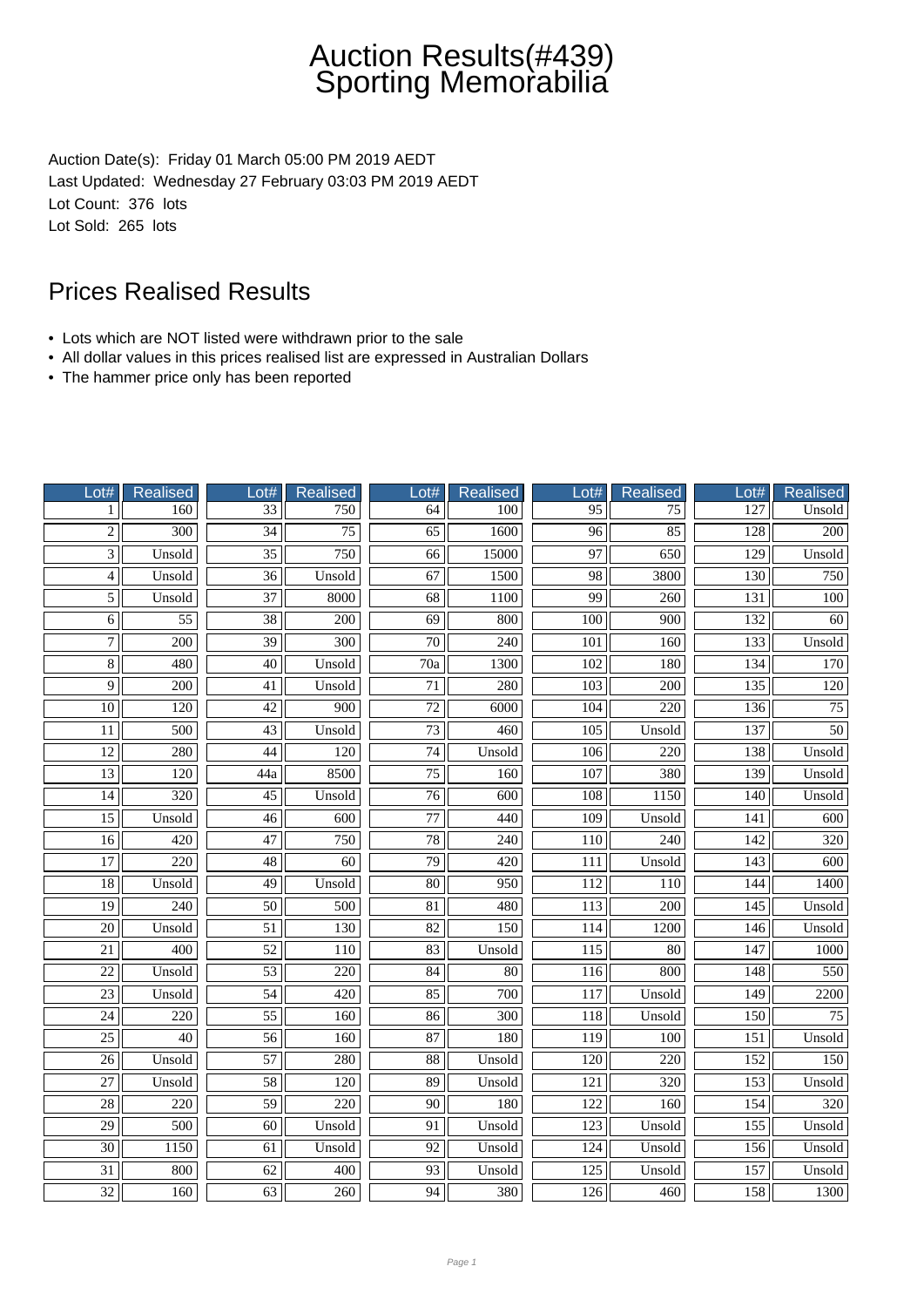# Auction Results(#439) Sporting Memorabilia

Auction Date(s): Friday 01 March 05:00 PM 2019 AEDT Last Updated: Wednesday 27 February 03:03 PM 2019 AEDT Lot Count: 376 lots Lot Sold: 265 lots

### Prices Realised Results

- Lots which are NOT listed were withdrawn prior to the sale
- All dollar values in this prices realised list are expressed in Australian Dollars
- The hammer price only has been reported

| Lot#             | Realised         | Lot#             | Realised         | Lot#             | <b>Realised</b>  | Lot#             | <b>Realised</b>  | Lot#             | <b>Realised</b>  |
|------------------|------------------|------------------|------------------|------------------|------------------|------------------|------------------|------------------|------------------|
| 159              | Unsold           | 191              | Unsold           | 223              | 100              | 255              | Unsold           | 287              | 160              |
| 160              | 90               | 192              | 1100             | $\overline{224}$ | Unsold           | 256              | Unsold           | 288              | $\overline{340}$ |
| 161              | 130              | 193              | $\overline{340}$ | 225              | 240              | 257              | Unsold           | 289              | 110              |
| 162              | Unsold           | 194              | 460              | 226              | 480              | 258              | Unsold           | 290              | 240              |
| 163              | 220              | 195              | 360              | 227              | Unsold           | 259              | Unsold           | 291              | 260              |
| 164              | Unsold           | 196              | 650              | 228              | $\overline{75}$  | $\overline{260}$ | 85               | 292              | 360              |
| 165              | Unsold           | $\overline{197}$ | $\overline{360}$ | 229              | $\overline{120}$ | $\overline{261}$ | Unsold           | $\overline{293}$ | $\overline{400}$ |
| 166              | 650              | 198              | 160              | 230              | 160              | $\overline{262}$ | 380              | $\overline{294}$ | $\overline{220}$ |
| 167              | Unsold           | 199              | $\overline{300}$ | 231              | 440              | $\overline{263}$ | 180              | 295              | 700              |
| 168              | 380              | 200              | 220              | 232              | 650              | 264              | Unsold           | 296              | 950              |
| 169              | Unsold           | 201              | 200              | 233              | 180              | 265              | 240              | 297              | 1300             |
| $\overline{170}$ | $\overline{100}$ | $\overline{202}$ | $\overline{200}$ | 234              | 750              | $\frac{266}{ }$  | 280              | 298              | $\overline{50}$  |
| 171              | Unsold           | 203              | Unsold           | 235              | Unsold           | 267              | 75               | $\overline{299}$ | 220              |
| 172              | Unsold           | 204              | $\overline{200}$ | 236              | $\overline{300}$ | 268              | 120              | $\overline{300}$ | 360              |
| 173              | 190              | $\overline{205}$ | 340              | $\overline{237}$ | 80               | 269              | 180              | 301              | 500              |
| 174              | 150              | 206              | 110              | 238              | 120              | 270              | 420              | 302              | 1100             |
| $\overline{175}$ | 260              | $\overline{207}$ | Unsold           | 239              | Unsold           | 271              | Unsold           | $\overline{303}$ | 300              |
| 176              | Unsold           | 208              | 120              | 240              | 80               | 272              | 250              | 304              | 150              |
| 177              | Unsold           | $\overline{209}$ | 130              | 241              | 150              | 273              | $\overline{240}$ | $\overline{305}$ | Unsold           |
| 178              | 140              | 210              | Unsold           | 242              | 190              | 274              | 250              | 306              | 160              |
| 179              | Unsold           | 211              | 220              | 243              | 100              | 275              | 550              | 307              | 75               |
| 180              | Unsold           | 212              | $\overline{600}$ | 244              | Unsold           | $\overline{276}$ | $\overline{75}$  | $\overline{308}$ | Unsold           |
| 181              | $\overline{220}$ | $\overline{213}$ | Unsold           | $\overline{245}$ | Unsold           | $\overline{277}$ | Unsold           | 309              | 6500             |
| 182              | Unsold           | 214              | 160              | 246              | Unsold           | $\overline{278}$ | 160              | 310              | 380              |
| 183              | 1100             | 215              | Unsold           | 247              | Unsold           | 279              | 170              | 311              | 75               |
| 184              | 2400             | 216              | 65               | 248              | 180              | 280              | 200              | 312              | 1000             |
| 185              | 4400             | 217              | 260              | 249              | Unsold           | 281              | 240              | 313              | 16000            |
| 186              | 420              | 218              | 500              | 250              | 1100             | 282              | 160              | 314              | 150              |
| 187              | 2000             | $\overline{219}$ | 400              | $\overline{251}$ | Unsold           | 283              | 180              | $\overline{315}$ | Unsold           |
| 188              | 220              | 220              | Unsold           | 252              | Unsold           | 284              | 300              | 316              | 120              |
| 189              | 280              | 221              | 400              | 253              | Unsold           | 285              | 260              | 317              | Unsold           |
| 190              | Unsold           | 222              | 700              | 254              | Unsold           | 286              | 110              | 318              | 180              |